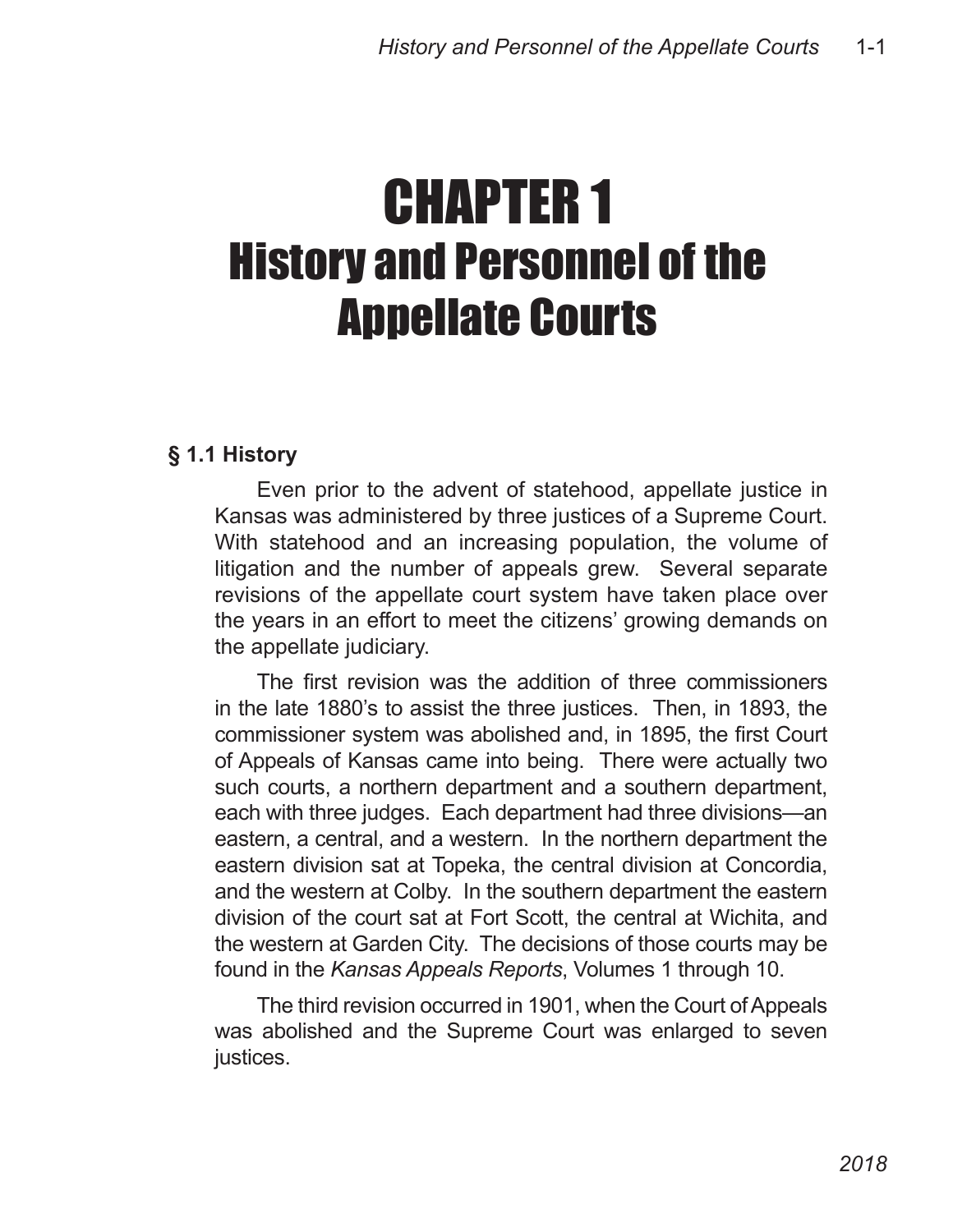By 1963 the volume of cases in the Supreme Court had substantially increased and the legislature again authorized the appointment of a commissioner to aid the court in disposition of appeals and writing of opinions. The fifth revision was the creation of a second commissioner position in 1965.

Effective January 10, 1977, the present Court of Appeals was established consisting of seven judges. At the same time the two commissioner positions on the Supreme Court were abolished, reducing that court to its present complement of seven justices. The two commissioners, then in office, by statute became the first members of the newly-created Court of Appeals. Other members were appointed by the Governor.

On July 1, 1987, the Court of Appeals was expanded from seven to ten members. On January 1, 2003, an eleventh position was created, on January 1, 2005, a twelfth, on January 1, 2008, a thirteenth, and on July 1, 2013, a fourteenth position was created. The modern Court of Appeals has no geographical divisions but is authorized to sit in any courthouse in the state. The Supreme Court sits in Topeka.

For a more detailed history of the Kansas Appellate Courts, see *Requisite Learning and Good Moral Character: A History of the Kansas Bench and Bar*, Robert W. Richmond, editor, Kansas Bar Association (1982).

A list of the justices of the Supreme Court since statehood, its commissioners, and the judges of the Court of Appeals appears at Appendix A.

# **§ 1.2 Supreme Court Justices and Staff**

The Supreme Court consists of seven justices who serve six-year terms, subject to retention by the voters. The justice who is senior in continuous tenure serves as Chief Justice. In the event more than one have the same tenure, the oldest is deemed the senior. Kan. Const. art. 3, § 2.

The Chief Justice has general administrative supervision over the affairs of the court and of the unified judicial department of the state. In the latter function, the Chief Justice is assisted by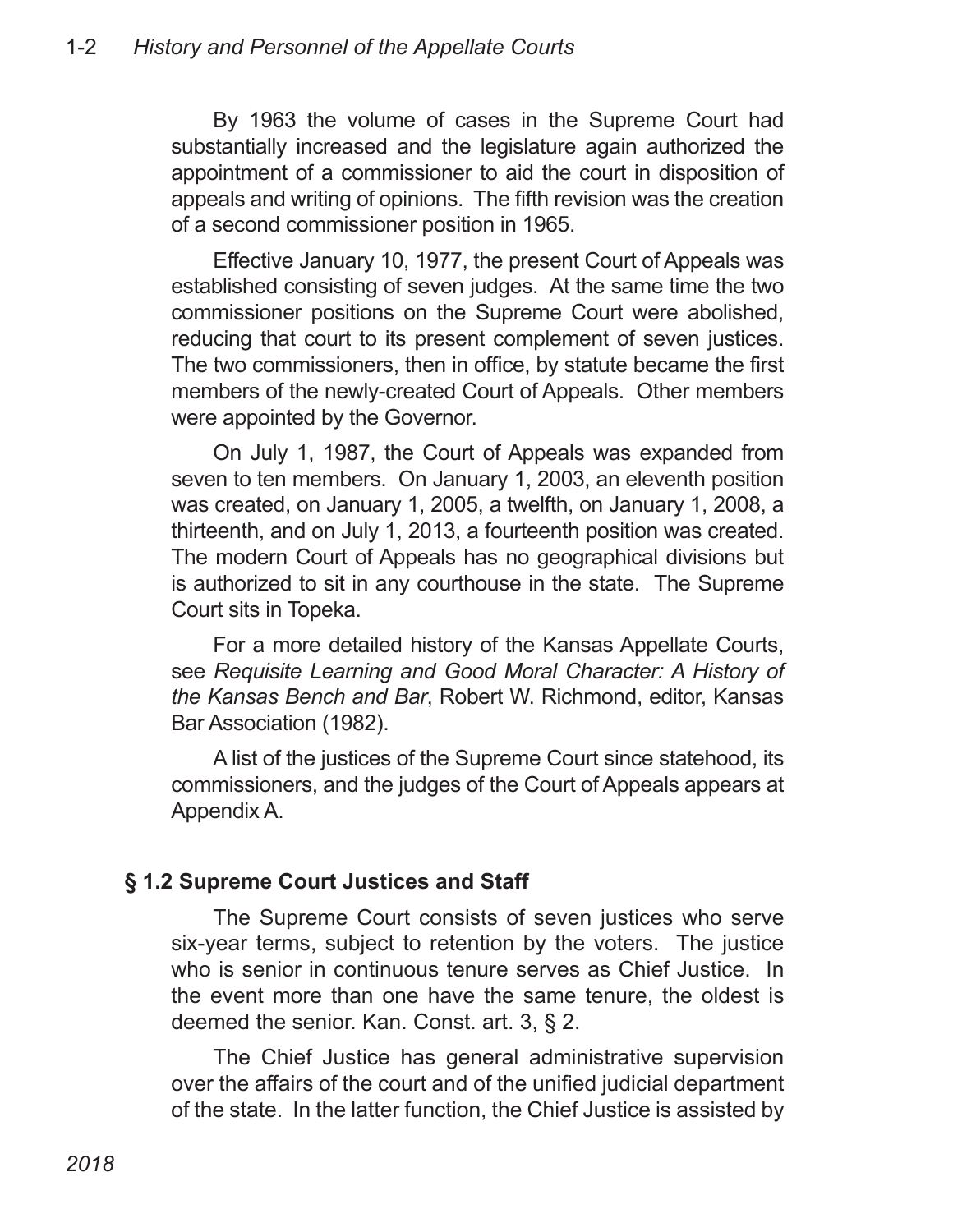the judicial administrator and by the departmental justice of each of the six judicial departments. See Judicial Department Reform Act of 1965, K.S.A. 20-318 *et seq*.

Each justice is assisted by two research attorneys who must be admitted to practice law in this state. Their primary function is to prepare memoranda for their respective justices and generally assist on cases assigned to their justice for opinion writing. A central core of attorneys performs case management functions, prepares memoranda on petitions for review, and conducts individual research projects as directed.

Shared executive assistants aid the justices in the preparation of opinions, orders, correspondence, and memoranda; maintain the justices' files; work with the court clerk and reporter of decisions; compile and index volumes of the justices' opinions; and generally assist the justices in handling the administrative duties of the office. The Chief Justice employs a single executive assistant.

#### **§ 1.3 Court of Appeals Judges and Staff**

The Court of Appeals consists of fourteen judges who serve four-year terms, subject to retention by the voters. One of the judges is appointed by the Supreme Court to serve as Chief Judge. The court normally sits in panels of three judges, with panel members assigned on a rotating, random basis by the Chief Judge. By statute the Chief Judge presides over panels on which he or she sits and designates the presiding judge on other panels.

Each judge employs two research attorneys and an executive assistant who perform essentially the same functions as their counterparts with the Supreme Court. The Court of Appeals also has a central core of attorneys who perform case management functions and conduct research as directed.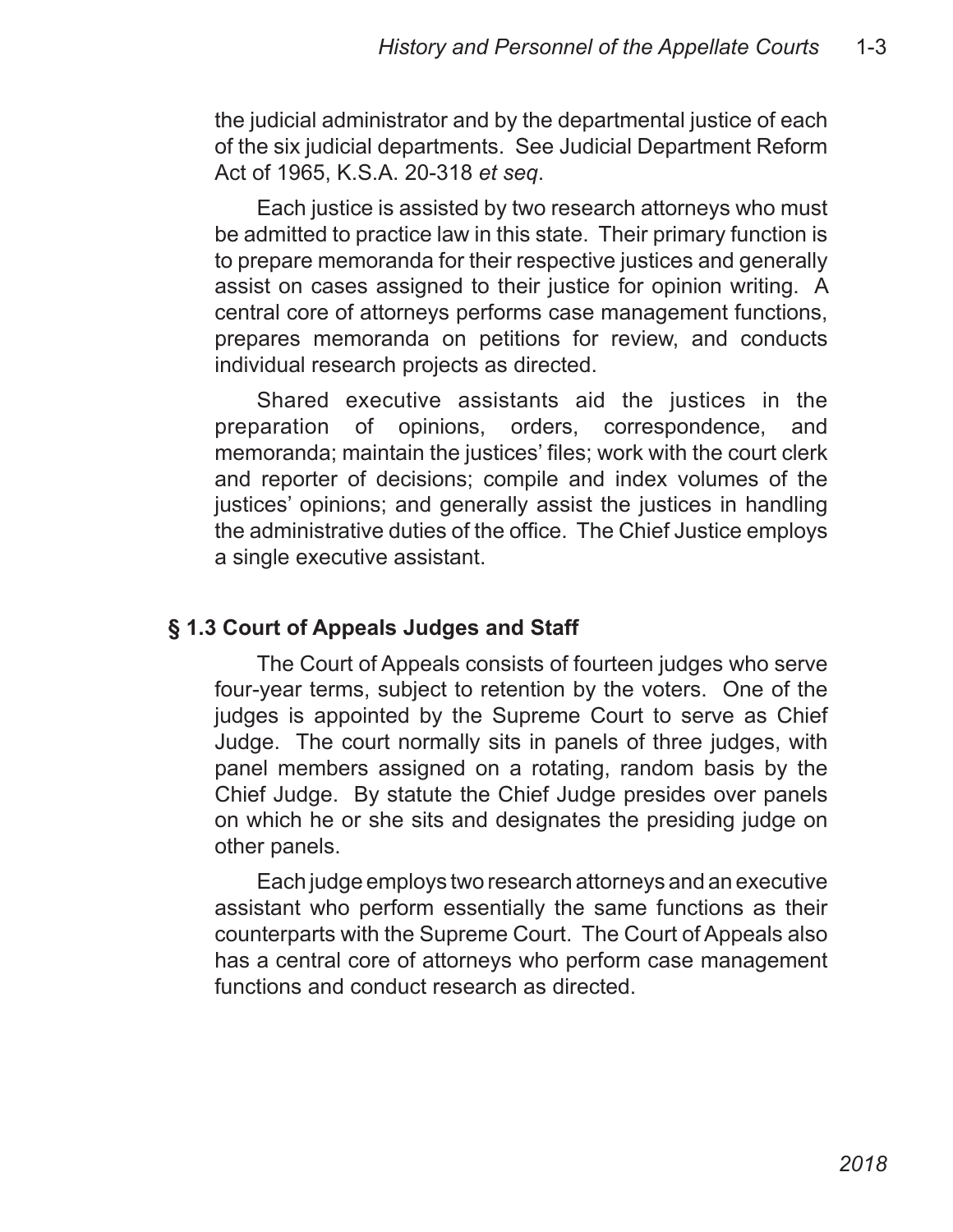#### **§ 1.4 Clerk of the Appellate Courts**

The clerk of the Supreme Court is a constitutional officer who, by statute, is also clerk of the Court of Appeals. The clerk is, therefore, referred to as the clerk of the appellate courts. Rule 1.01(c).

The office of the clerk of the appellate courts is located in the Kansas Judicial Center, Room 108, 301 S.W. 10th Avenue, Topeka, Kansas 66612-1507. The office is open Monday through Friday from 8:00 a.m. to 5:00 p.m.

In addition to processing cases in the two appellate courts, the clerk's office is responsible for a wide variety of activities including the conduct of bar examinations, record-keeping of admissions to the Kansas bar, and annual attorney registration. The clerk is also secretary for the Judicial Qualifications Commission, the Client Protection Fund Commission, the Board of Law Examiners, the Board of Examiners of Court Reporters, and the Supreme Court Nominating Commission. The clerk conducts elections for the lawyer members of the Supreme Court Nominating Commission and also conducts elections in seventeen of the thirty-one judicial districts to elect lawyer members of the District Judicial Nominating Commissions.

#### **§ 1.5 Appellate Reporter**

The reporter of the Supreme Court is a constitutional officer and, by statute, also serves as reporter of the Court of Appeals. This position is generally referred to as the reporter of decisions. The reporter's primary function is to publish the official reports of those opinions that each court has designated for publication.

Opinions of the Supreme Court designated by the court for publication are published in an advance sheet. Court of Appeals opinions that are ready for publication form a separate section of each advance sheet. For each court a bound volume is printed when the advance sheets exceed 750 pages. Pagination in the bound volumes will conform to that in the advance sheets.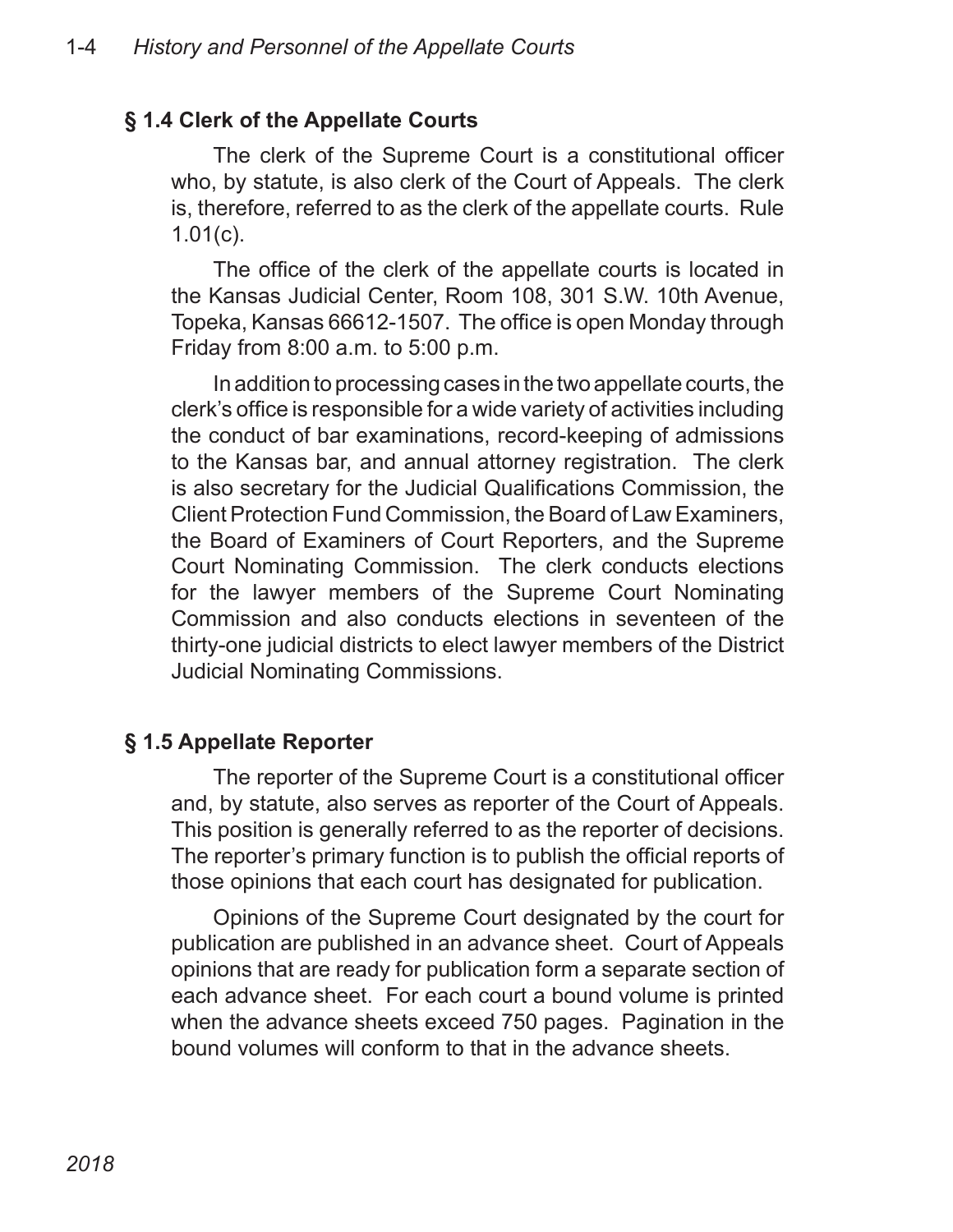In a formal opinion the reporter adds the "catch-line," which appears in the published opinion in italics at the beginning of each paragraph of the syllabus. This language is added for indexing purposes only and is not part of the syllabus approved by the court.

All opinions of the appellate courts, whether or not designated for publication, are submitted to the reporter before filing. Personnel in the reporter's office make a source check on all authorities cited; proofread all quotations; check dates and other references to the record for accuracy; and check for typographical errors, punctuation, grammar, and usage.

#### **§ 1.6 Judicial Administrator**

The judicial administrator, a statutory officer, implements the policies of the Supreme Court in the exercise of its general administrative authority over all courts in this state. The judicial administrator's duties include assistance in the management of fiscal affairs in the unified judicial system, presentation of educational programs for judges and other court personnel, the collection and reporting of judicial statistical information, and assistance in the assignment of district judges beyond their districts and of retired judges.

# **§ 1.7 Law Librarian**

The law librarian, a statutory officer, is responsible for the staffing and operation of the Kansas Supreme Court Law Library. The library supports the research needs of the judicial branch but also numbers among its users employees of state agencies and the state legislature, attorneys from across the state, and the public. The library's extensive collection includes relevant statutes and reports for all state and federal entities.

The library staff is also responsible for the sale and distribution of *Kansas Reports* and *Kansas Court of Appeals Reports*.